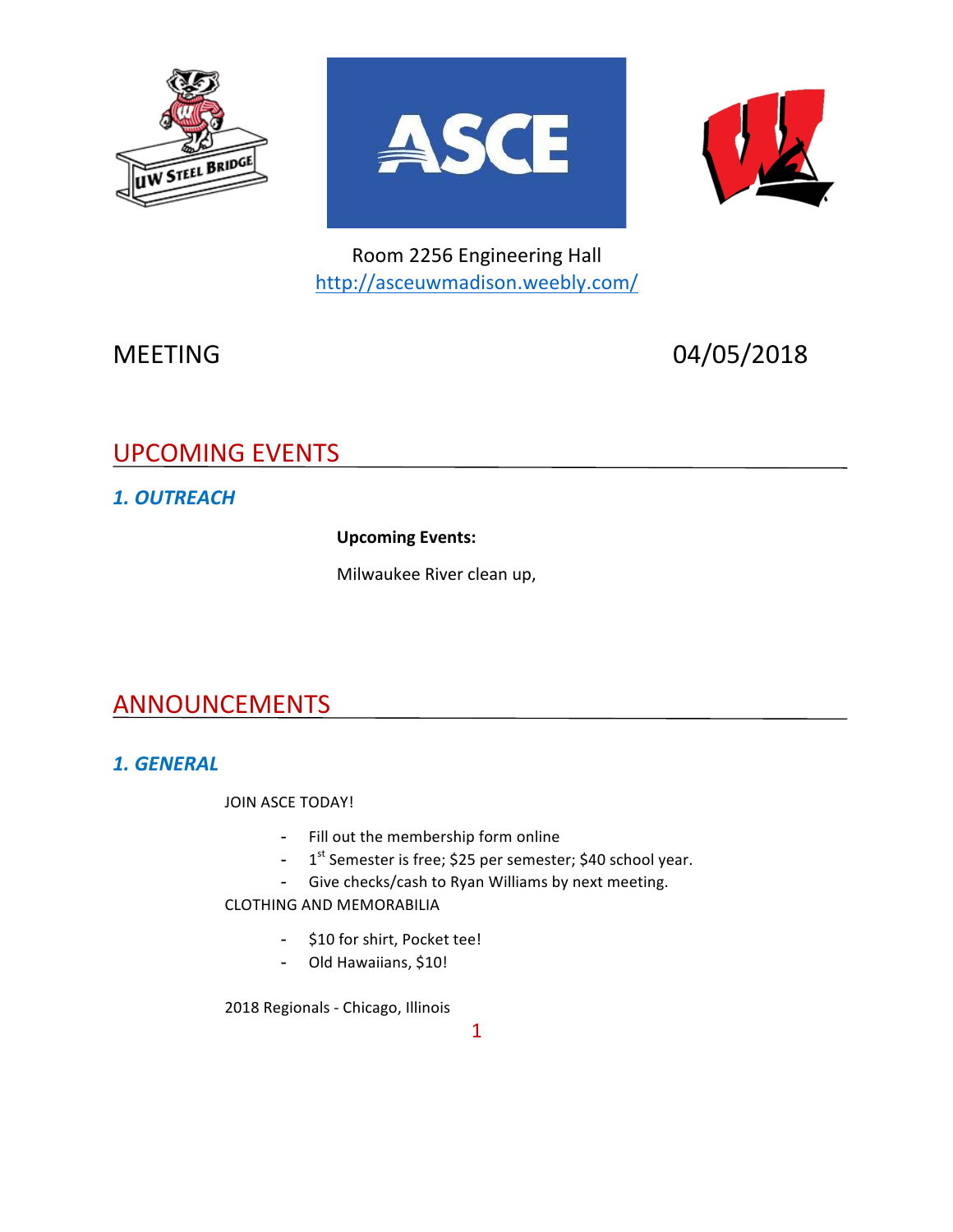- Pre-Regionals Meeting: Wednesday (04/11), 7 PM, 1025 ECB
	- Meeting is MANDATORY and contains pertinent Regional Details

#### Milwaukee Brewers Social

- Friday, May 4th
	- Save the Date!

#### *2. SPRING 2018 OUTREACH EVENTS*

#### **Earth Day Cleanup**

- April 21st
- Milwaukee Menomonee River Valley

#### *3. STEEL BRIDGE*

- T-shirt design being finalized!
	- Respond to T-shirt size poll
- Work on poster will begin this week
- Next C-Team practice will be Saturday 4/7
	- 10 AM in ECB Lobby

*Email: steelbridgeuw@gmail.com*

*Our office is M1055 ECB*

#### **4. CONCRETE CANOE**

| <b>LAB DAYS</b>                                  | <b>Fridays</b>           | <b>1-5 PM</b> |
|--------------------------------------------------|--------------------------|---------------|
|                                                  | Tuesdays                 | 6-8 PM        |
|                                                  | Canoe Lab (ECB B1082)    |               |
| LET US KNOW IF YOU ARE NOT IN THE FACEBOOK GROUP |                          |               |
|                                                  | - reminders and updates, |               |

- sharing pictures/info for ideas about stands, etc.
- madisonconcretecanoe@gmail.com
- Office: M1055 ECB

#### *6. NEXT GENERAL MEETING*

| Thursday | 04.26.18 | <b>1800 EHALL</b> |
|----------|----------|-------------------|
|          |          |                   |